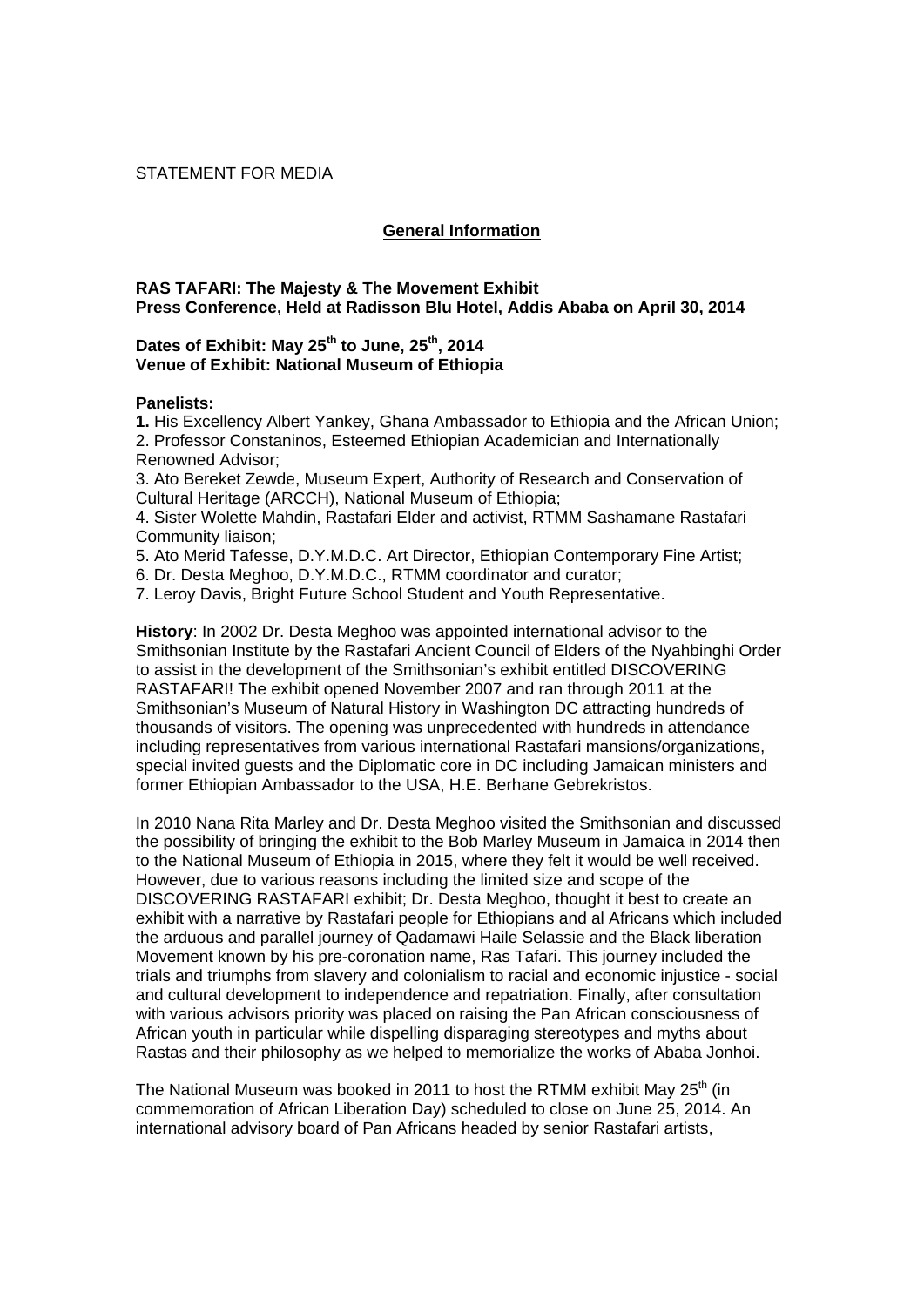academicians and activists was formed including grandson of Qadamawi Haile Selassie, Crown Prince Zere Yacob Asfa Wossen and his wife Wz/ro Avril Powell, Nana Rita Marley, Artist Ras Danijah Tafari, Nyahbinghi Master drummer Ras Ibo Ashanti, Artist Merid Tafesse and Ras Abye Tillahun amongst others who would contribute to the project voluntarily in the areas of history, research, translations, content acquisition, community outreach, tour facilitation and art design amongst other areas. International working committees were formally established in the UK and Mexico while individuals began contributing content from Ghana, Kenya, the USA, and of course Jamaica. The Ethiopian Ministry of Culture and Tourism was consulted and immediately an expert from the Ministry was assigned to assist in any way possible including ensuring a landmark exhibit. The Ministry of Foreign Affairs and Ethiopian Embassies worldwide have also been cooperative in facilitating visas and other related support.

**Rationale:** This landmark exhibit aspires to contextualize and interpret the contributions of Qadamawi Haile Selassie towards Pan Africanism and African liberation at home and abroad, while simultaneously documenting the journey and impact of enslaved African descendants and their struggle to return to their homeland, exemplified by the RasTafari Movement. In 1974, exactly 40 years ago, the Derg, overthrew the government of Ethiopia established millennia ago from the line of Great King David through King Solomon and Queen Saba and their seed Menelik I. This gaping 4 decade vacuum in the history of Ethiopia, denied an entire generation of their predecessors struggles and successes. While false narrative of 'blacks born to be slaves' and dubious discoveries of indigenous peoples remained unacceptable versions of reality to those seeking social and spiritual liberation and hence the Rastafari Movement was seeded in resistance to human injustice. Guided by a profound spiritual compass and genetic memory connecting Africans children long carried away, Rastas would rise up to be the manifestation of morality in the  $20<sup>th</sup>$  century guided by the teachings and works of Qadamawi Haile Selassie and Back to Africa Prophet Marcus Mosiah Garvey.

**Goal:** One major goal of the exhibit is to enhance the understanding and relevance of the popular Ras Tafari Movement, with particular focus on African youth, in order to help dispel myths and misunderstandings while increasing constructive dialogue and critical thinking and reflection amongst the media, students and scholars alike. Finally the RasTafari Movement has a great social, cultural and spiritual depth and integrity, yet to be fully explored. RTMM is also a platform to increase culture and tourism and a sense of pride and dignity in an amazing country with a distinct history of working with the African Diaspora from the time of Emperor Menelik II. The RTMM exhibit, therefore is anticipated to attract many visitors both local and international, to view the rare photographs, archived documents, cultural artifacts, apparel and armaments. Various books, documentaries and rare documents will also be available for additional information and research. Panel discussions films, tours and such events will also add value and experiences to RTMM. The exhibit is scheduled to tour Africa from 2015 to 2019 beginning with Ghana. The Embassy of Ghana has been assisting us for the past two years. Upon return to Ethiopia, all content will form the basis of a research center focused on Pan African history, culture and the arts to be located in Addis Ababa, Diplomatic capital of Africa.

# **Exhibit Team:**

Consultant and Coordinator, Dr. Desta Meghoo, is the curator also responsible for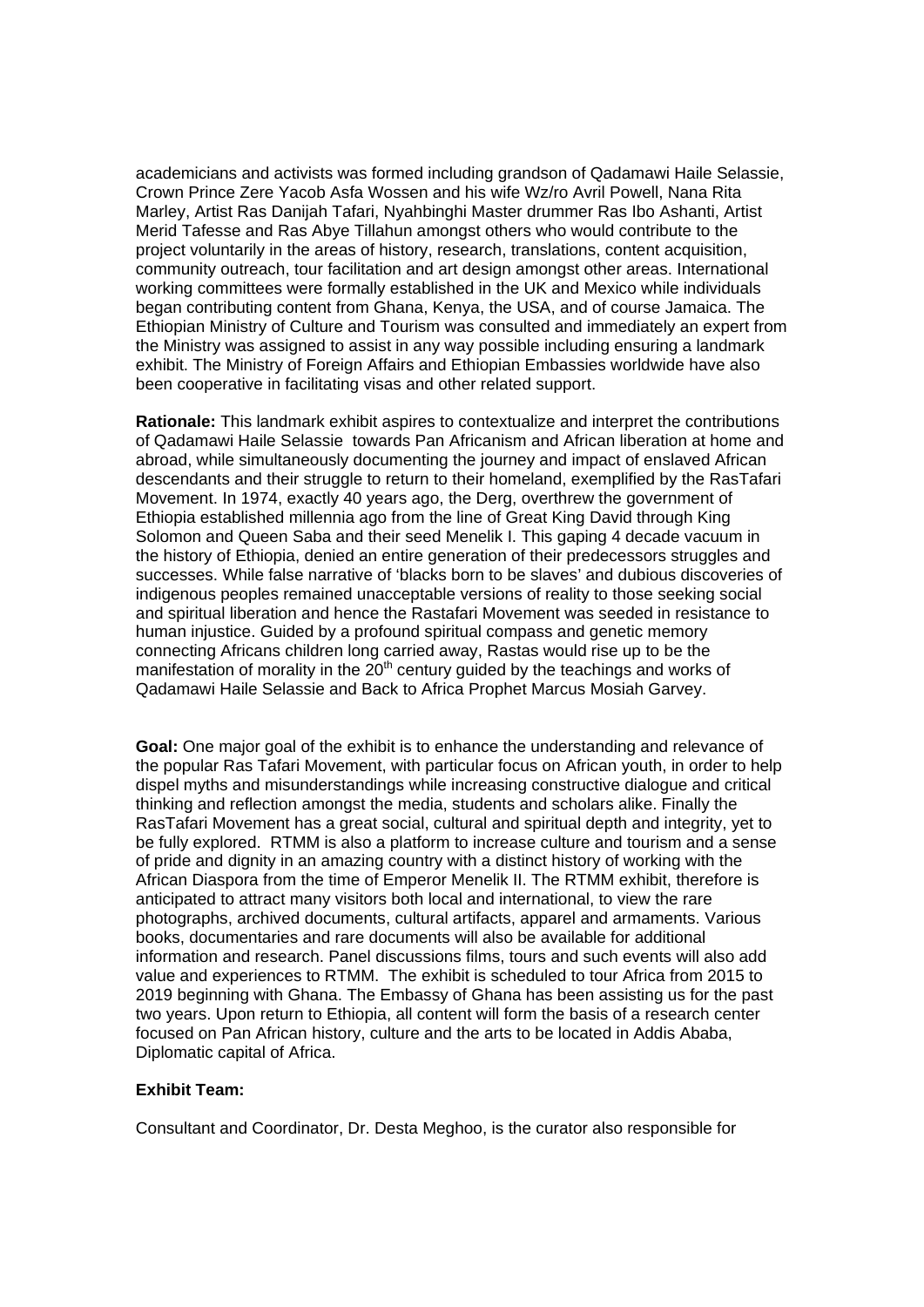promoting and staging the exhibit. She is best known for organizing Africa Unite, Bob Marley's 60<sup>th</sup> Birthday as former Managing Director of the Bob Marley Foundation. In March 2013 she was co-curator of Embassy of Portugal's multi-million dollar collection including rare paintings, prints and other valuable art works from the  $15<sup>th</sup>$  century to contemporary fine Ethiopian art. She recently curetted renowned Ethiopian fine artist Desta Hagos' 50<sup>th</sup> exhibition at the National Museum. Ras Danijah Tafari was previously RTMM Chief Curator from 2011 to March 2014. He is a well established Jamaican born artist and educator who spent most of his adult years in the UK participating in and documenting Rastafari and other Pan African Movements in the UK. Merid Tafesse is Art Director and has created new works for the exhibit as well as making sure the artistic integrity of the exhibit is maintained. A popular fine artist, Merid has traveled to various cities for exhibition and residencies and his art is in various collections of prominent individuals and institutions. Ato Negusi, a senior lecturer at Alle Felege Selam School of Art has helped in developing themes and translation and introducing important people who have amazing stories to share of Qadamawi Haile Selassie. Ras Abye Tillahun, Ethiopian tour consultant, fluent in several languages, has provided advice on important and historic places for visitors and is making arrangements for delegates, helping to ensure the best of Ethiopia is presented in a professional manner to all guests and incoming media. Sister Wolete Mahdin is a well known and respected Rastafari Elder who has been instrumental in many projects in the UK and Ethiopia. She has been an active in the Ethiopian Orthodox Church and Rastafari Movement since the 70's the landmark Centenary celebration of The Majesty's  $100<sup>th</sup>$  Birthday in 1992 and is now the main liaison and coordinator of the Shashamane Experience, an extremely important component of the RTMM exhibit. Ras Mweya is an artist, traditional historian and has researched and prepared the exhibit for the Shashamane Experience. His research has revealed photos and Information which is not widely known about the landgrant will be presented in the Shashamane component of the exhibit. New to the team is D.Y.M.D.C. Intern Zebib Tadiwos who is enjoying learning about the varying aspects of the art industry and though she holds two Masters degrees, she plans to use this experience to help further her studies and work in the area of culture and linguistics in particular. We plan to have Zebib travel to Ghana for the exhibit next year to provide Amharic lessons, an important element of the exhibit, as display panels will be printed in Amharic and English. The RTMM UK Committee has also done an exceptional job in creating the narrative that connects Ethiopia, England and Jamaica. Their component of the exhibition will enrich the dialogue on international relations and the growth and development of the Rastafari Movement. Finally, regrettably the RTMM Mexico Committee could not get support to physically participate but they have sent their panels of information which will show the long and respected relationship between Ethiopia and Mexico from the League of Nations to the historic 1954 visit of Jonhoi to Mexico City.

#### **Content:**

The exhibit is divided in 12 distinct categories that address the history, development, impact and influence of The Majesty and the Movement. Various Ethiopian and International advisors and committees from Ethiopia, the UK, Mexico, Jamaica and the USA have been working for over three years to present this dynamic unique exhibit. Moving moments from the re-creation of the slave ship experience to Marcus Garvey's Black Starliner, the euphoria of the Black world at the victory of Adwa and Majesties' coronation will be presented in multi media platforms including photographs, rare paintings, furniture, film and more. Responses of solidarity during the Italian occupation are also included as well as the hardships faced by early Rastas in the mid  $20<sup>th</sup>$  century